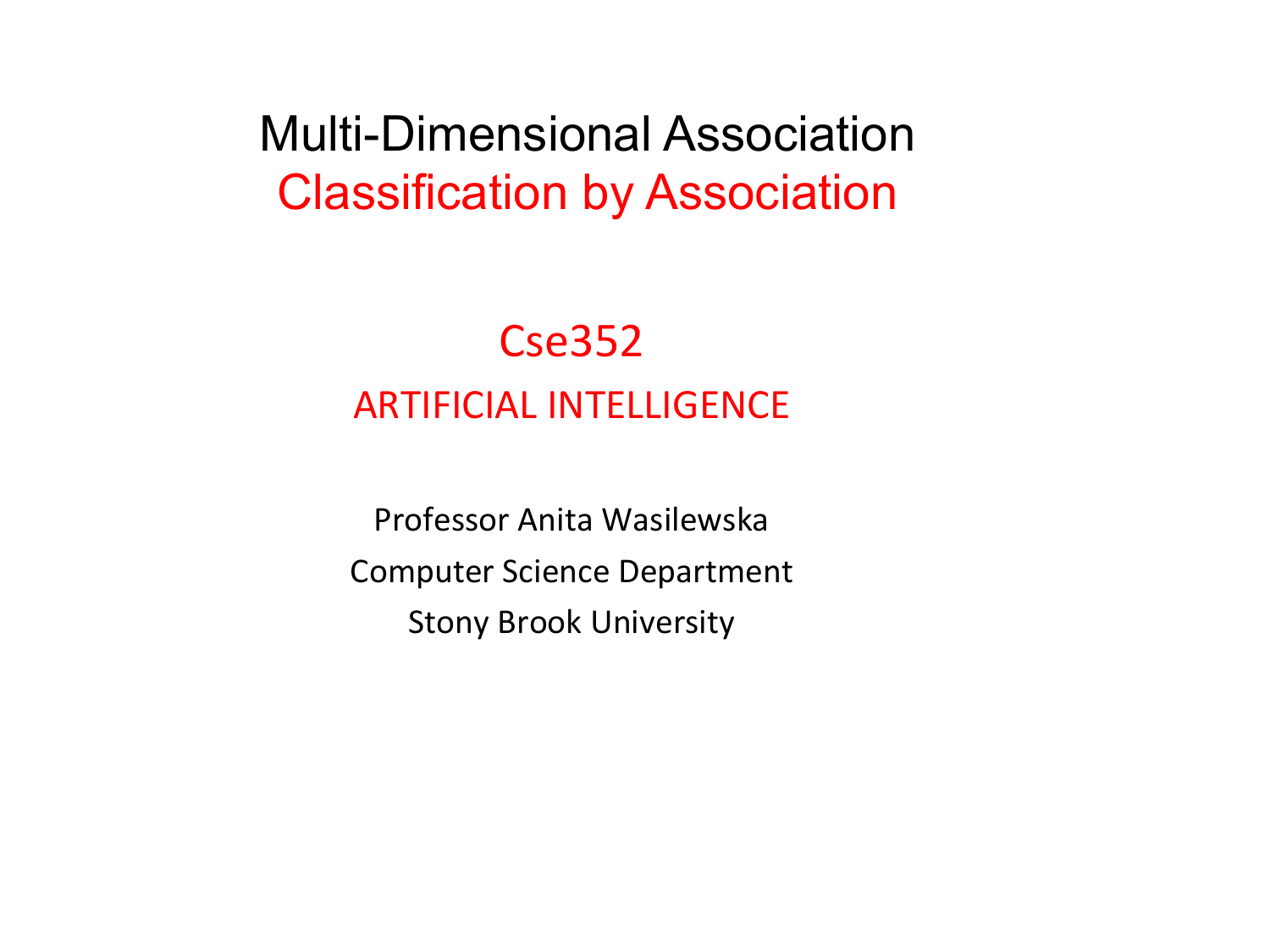#### Mining Multi-Dimensional Association

• Single-dimensional rules:

buys(X, "milk")  $\Rightarrow$  buys(X, "bread")

Multi-dimensional rules:  $\geq$  2 dimensions or predicates Inter-dimension assoc. rules (no repeated predicates)

 $aqe(X," 19-25") \wedge occupation(X, "student") \Rightarrow buys(X, "coke")$ 

Hybrid-dimension assoc. rules (repeated predicates)

 $age(X," 19-25") \wedge buys(X, "popcorn") \Rightarrow buys(X, "coke")$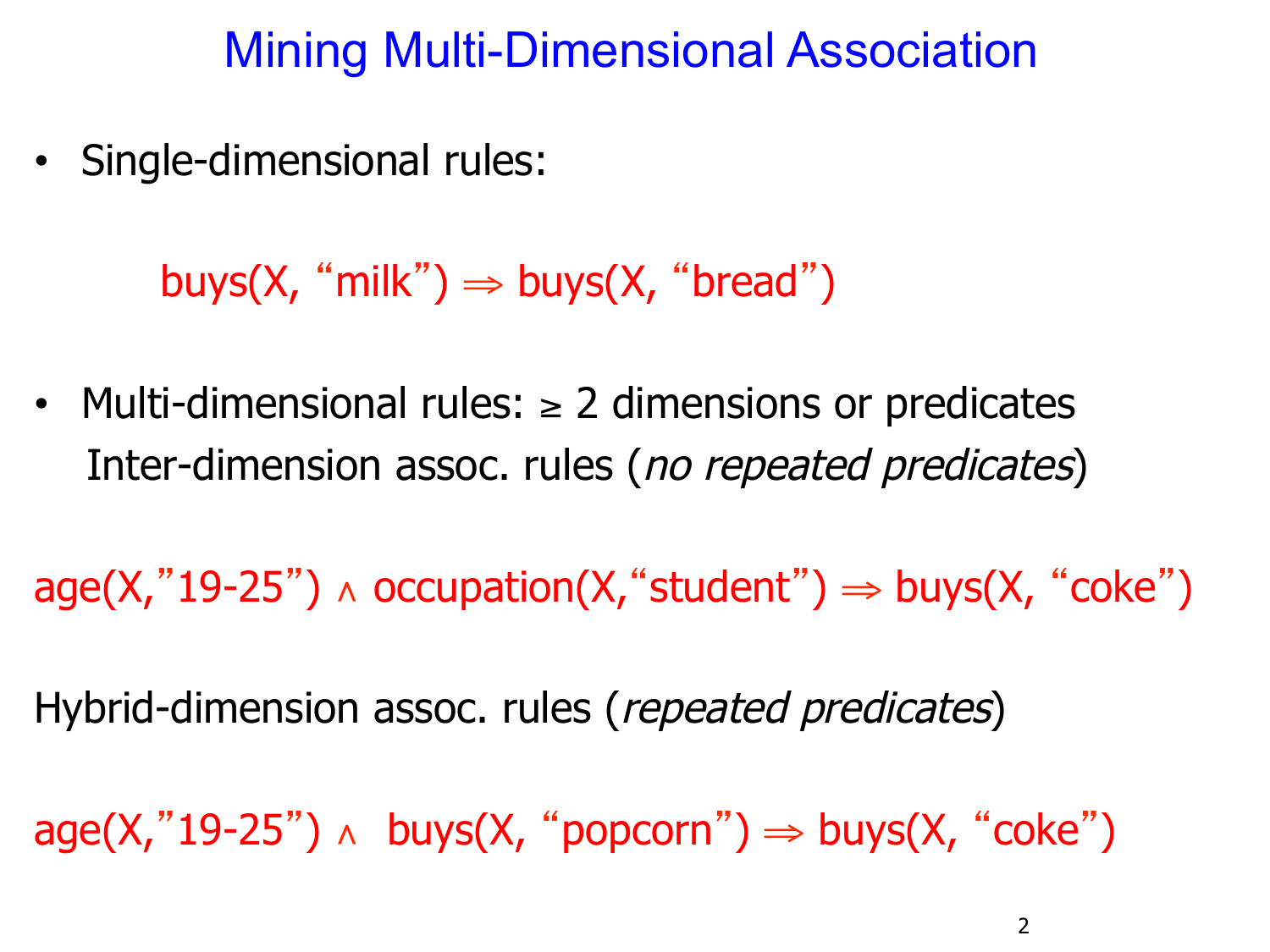# Example: Relational Data Goal:

### create multidimensional association rules

| <b>Student</b> | Grade  | Income | <b>Buys</b>  |
|----------------|--------|--------|--------------|
| <b>CS</b>      | High   | Low    | Milk         |
| <b>CS</b>      | High   | High   | <b>Bread</b> |
| Math           | Low    | Low    | <b>Bread</b> |
| <b>CS</b>      | Medium | High   | Milk         |
| Math           | Low    | Low    | <b>Bread</b> |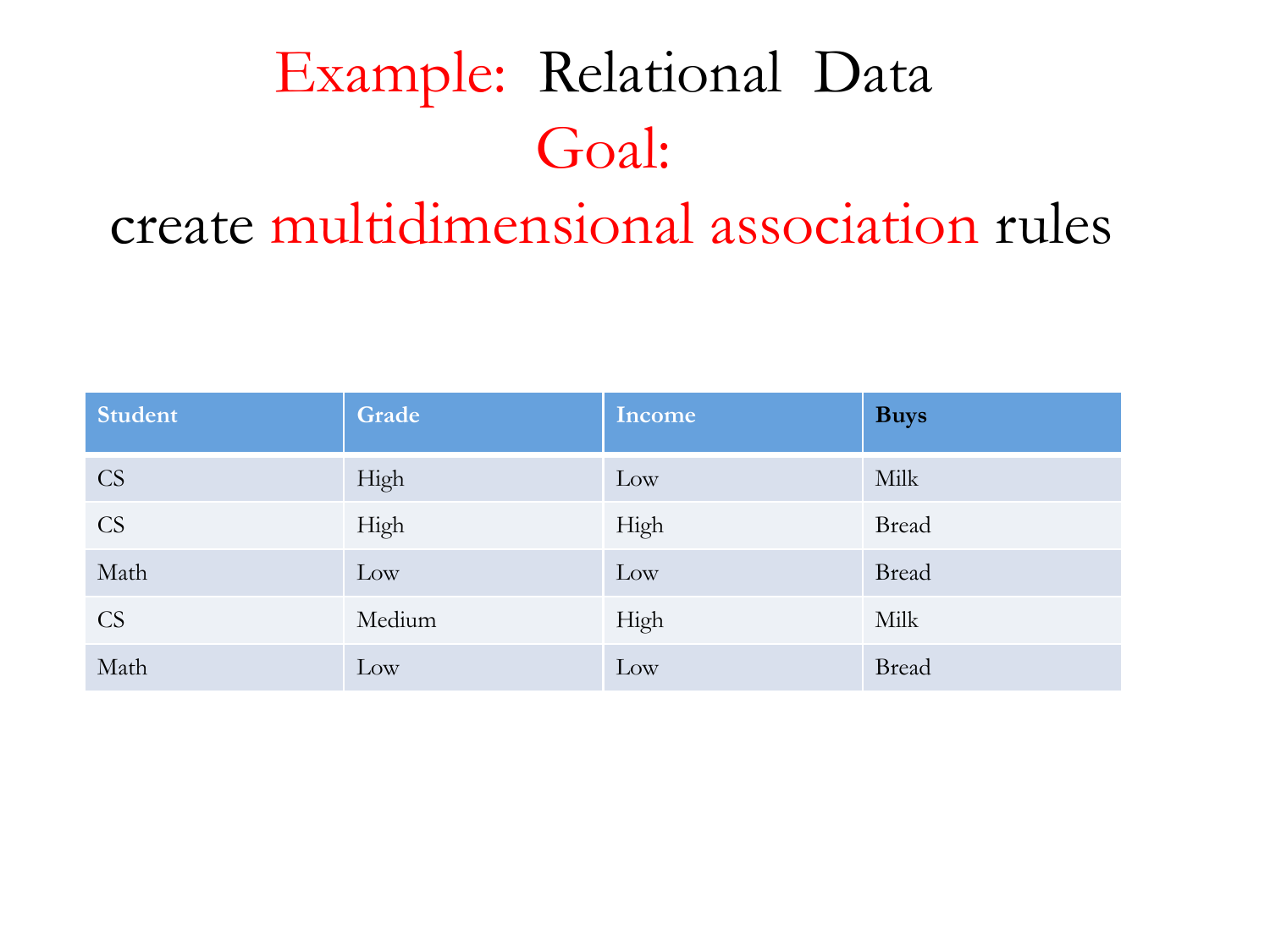# STEP 1: Data Conversion to Transaction and its count

### Converted Data

| <b>Student</b><br>$=$ CS<br>(I1) | <b>Student</b><br>$=$ math<br>(I2) | Grade<br>$=$ high<br>(I3) | Grade<br>$=$ medium<br>(I4) | Grade<br>$=$ low<br>(I5) | Income<br>$=$ high<br>(I6) | Income<br>$=$ low<br>(I7) | <b>Buys</b><br>$=$ milk<br>(I8) | <b>Buys</b><br>$=$ bread<br>(I9) |
|----------------------------------|------------------------------------|---------------------------|-----------------------------|--------------------------|----------------------------|---------------------------|---------------------------------|----------------------------------|
| $+$                              | $\blacksquare$                     | $+$                       | $\blacksquare$              | $\overline{\phantom{0}}$ |                            | $\ddot{}$                 | $+$                             |                                  |
| $\ddot{}$                        | $\blacksquare$                     | $+$                       | $\blacksquare$              | $\blacksquare$           | $\ddot{}$                  |                           | $\overline{\phantom{a}}$        | $\ddot{}$                        |
|                                  | $\ddot{}$                          | $\blacksquare$            | $\overline{\phantom{a}}$    | $+$                      |                            | $\ddot{}$                 | $\blacksquare$                  | $\ddot{}$                        |
| $\ddot{}$                        | $\overline{\phantom{a}}$           | $\overline{\phantom{a}}$  | $+$                         | $\blacksquare$           | $+$                        | $\overline{\phantom{0}}$  | $\ddot{}$                       |                                  |
|                                  | $\ddot{}$                          | $\overline{\phantom{0}}$  | $\overline{\phantom{0}}$    | $+$                      |                            | $+$                       | $\blacksquare$                  | $+$                              |
| 3                                | $\overline{2}$                     | 2                         |                             | $\overline{2}$           | 2                          | 3                         | $\overline{2}$                  | $\mathbf{3}$                     |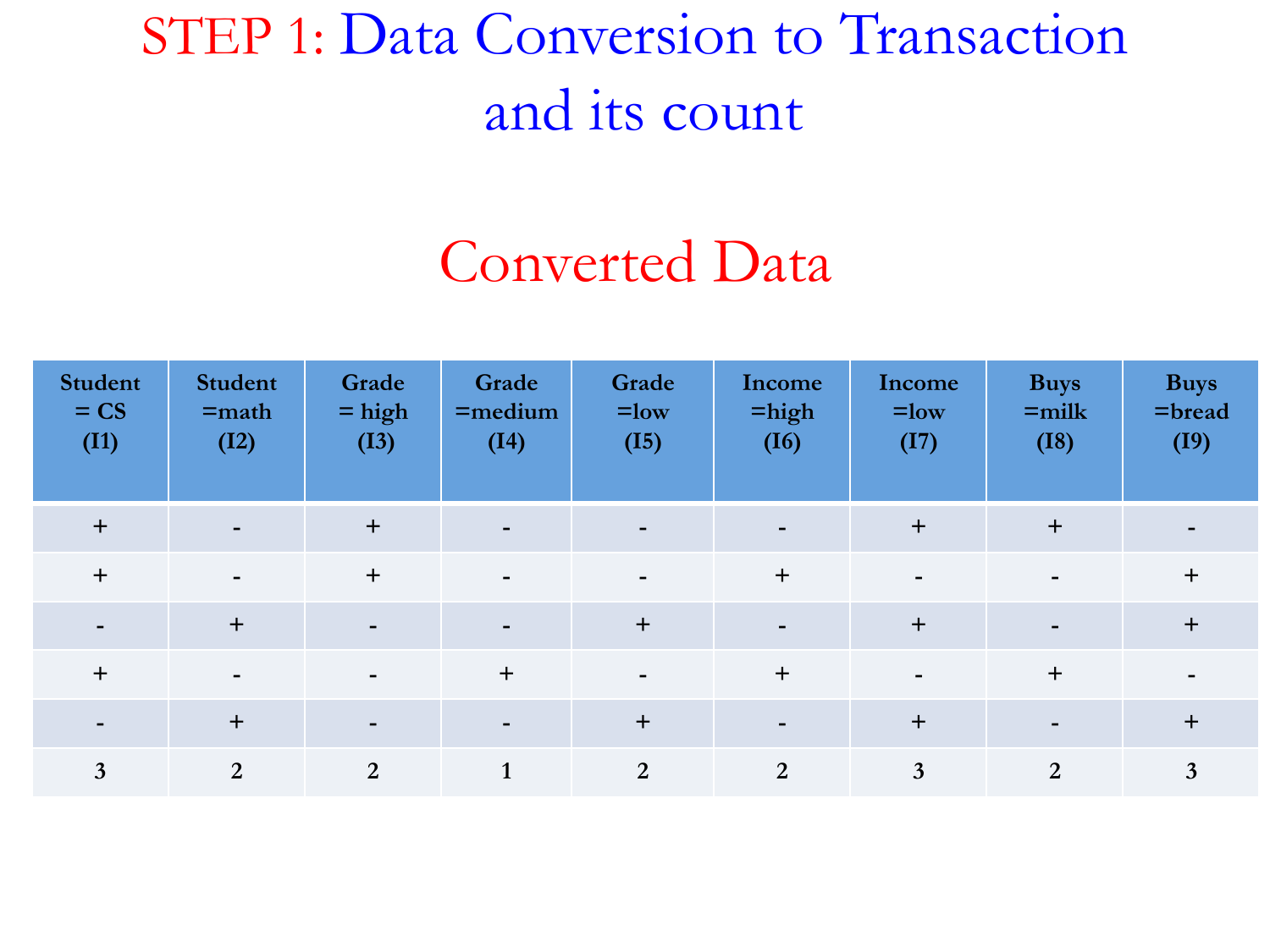# Step 2: Apriori Algorithm Generating 1-itemset Frequent Pattern



**C1 L1** 

Let, the **minimum support count be 2**  Since we have  $5$  records  $\Rightarrow$  **minimum Support**  $= 2/5 = 40\%$ Let, **minimum confidence** required is **70%**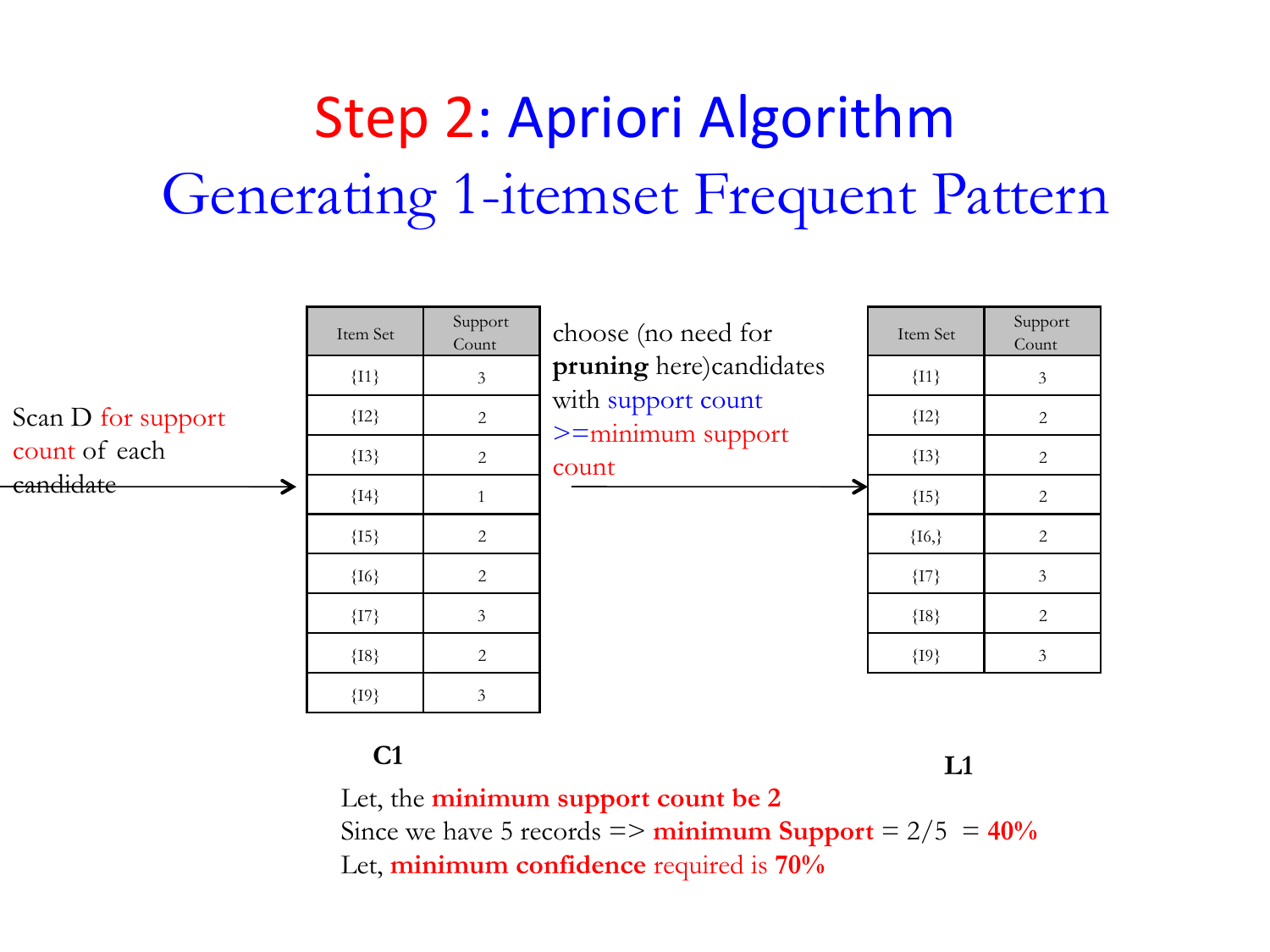### **Generating 2-itemset Frequent Pattern**

|                         | Item Set               |                | Item Set                | Support                            |                |            |                |
|-------------------------|------------------------|----------------|-------------------------|------------------------------------|----------------|------------|----------------|
|                         | ${I1,I2}$              |                |                         | Count                              |                |            |                |
|                         | ${11,13}$              |                | ${I1,I2}$               | $\boldsymbol{0}$                   |                |            |                |
|                         | $\{11,14\}$            |                | $\overline{\{11,13\}}$  | $\sqrt{2}$                         |                |            |                |
|                         | ${11,15}$              | No need of     | ${1,14}$                | $\mathbf{1}$                       |                |            |                |
|                         | ${11,16}$              |                | ${11,15}$               | $\theta$                           |                |            |                |
|                         | ${1,17}$               | pruning        | ${11,16}$               | $\sqrt{2}$                         |                |            |                |
|                         | ${1,18}$               | here-Scan D    | ${1,17}$                | $\mathbf{1}$                       |                |            |                |
|                         | ${1,19}$               |                | ${1,18}$                | $\sqrt{2}$                         | choose         |            |                |
|                         | ${I2,I3}$<br>${I2,I4}$ | for count of   | ${1,19}$                | $\mathbf{1}$                       | candidates     |            |                |
|                         | ${I2,I5}$              | each           | ${I2,I3}$               | $\overline{0}$                     |                |            |                |
|                         | ${I2,I6}$              |                | ${I2,I4}$               | $\boldsymbol{0}$                   | with support   |            |                |
| Generate C <sub>2</sub> | ${I2,I7}$              | candidate      | ${12,15}$               | $\sqrt{2}$                         | $count >=$     | Item Set   | Support Count  |
| candidates              | ${I2,I8}$              |                | ${I2,I6}$               | $\bar{0}$                          |                | ${11,13}$  | $\sqrt{2}$     |
|                         | ${I2,I9}$              |                | ${I2,I7}$               | $\overline{2}$                     | minimum        | ${1,16}$   | $\overline{2}$ |
| from L1                 | ${13,14}$              |                | ${I2, I8}$              | $\boldsymbol{0}$                   | support count  | ${1,18}$   |                |
| $\blacktriangleright$   | ${13,15}$              | →              | ${I2, I9}$<br>${13,14}$ | $\sqrt{2}$                         |                |            | $\overline{2}$ |
|                         | ${13,16}$              |                | ${13,15}$               | $\boldsymbol{0}$<br>$\overline{0}$ |                | ${I2,I5}$  | $\sqrt{2}$     |
|                         | ${13,17}$              |                | ${13,16}$               | $\mathbf{1}$                       |                | ${I2,I7}$  | $\overline{2}$ |
|                         | ${13,18}$              |                | ${13,17}$               | $\mathbf{1}$                       |                | ${I2, I9}$ | $\overline{2}$ |
|                         | ${13,19}$              |                | ${13,18}$               | $\mathbf{1}$                       |                | ${15,17}$  | $\overline{2}$ |
|                         | ${I4,I5}$              |                | ${13,19}$               | $\mathbf{1}$                       |                |            |                |
|                         | ${I4,I6}$              |                | ${14,15}$               | $\overline{0}$                     |                | ${15,19}$  | $\sqrt{2}$     |
|                         | ${14,17}$              |                | ${I4,I6}$               | $\mathbf{1}$                       |                | ${I7, I9}$ | $\sqrt{2}$     |
|                         | ${I4,I8}$              |                | ${14,17}$               | $\overline{0}$                     |                |            |                |
|                         | ${I4,I9}$              |                | ${I4,I8}$               | $\mathbf{1}$                       |                |            | L2             |
|                         | ${15,16}$              |                | ${14,19}$               | $\overline{0}$                     |                |            |                |
|                         | ${15,17}$              |                | ${15,16}$               | $\boldsymbol{0}$                   |                |            |                |
|                         | ${15,18}$              |                | ${15,17}$               | $\sqrt{2}$                         |                |            |                |
|                         | ${15,19}$              |                | ${15,18}$               | $\boldsymbol{0}$                   |                |            |                |
|                         | ${16,17}$              |                | ${15,19}$               | $\sqrt{2}$                         |                |            |                |
|                         | ${16,18}$              |                | ${16,17}$               | $\overline{0}$                     |                |            |                |
|                         | ${16,19}$              |                | ${16,18}$               | $\mathbf{1}$                       |                |            |                |
|                         | ${I7, I8}$             |                | ${16,19}$               | $\boldsymbol{0}$                   |                |            |                |
|                         | ${I7,I9}$              |                | ${17,18}$               | $\mathbf{1}$                       |                |            |                |
|                         | ${18,19}$              | C <sub>2</sub> | ${17,19}$               | $\sqrt{2}$                         | C <sub>2</sub> |            |                |
|                         |                        |                | ${18,19}$               | $\overline{0}$                     |                |            |                |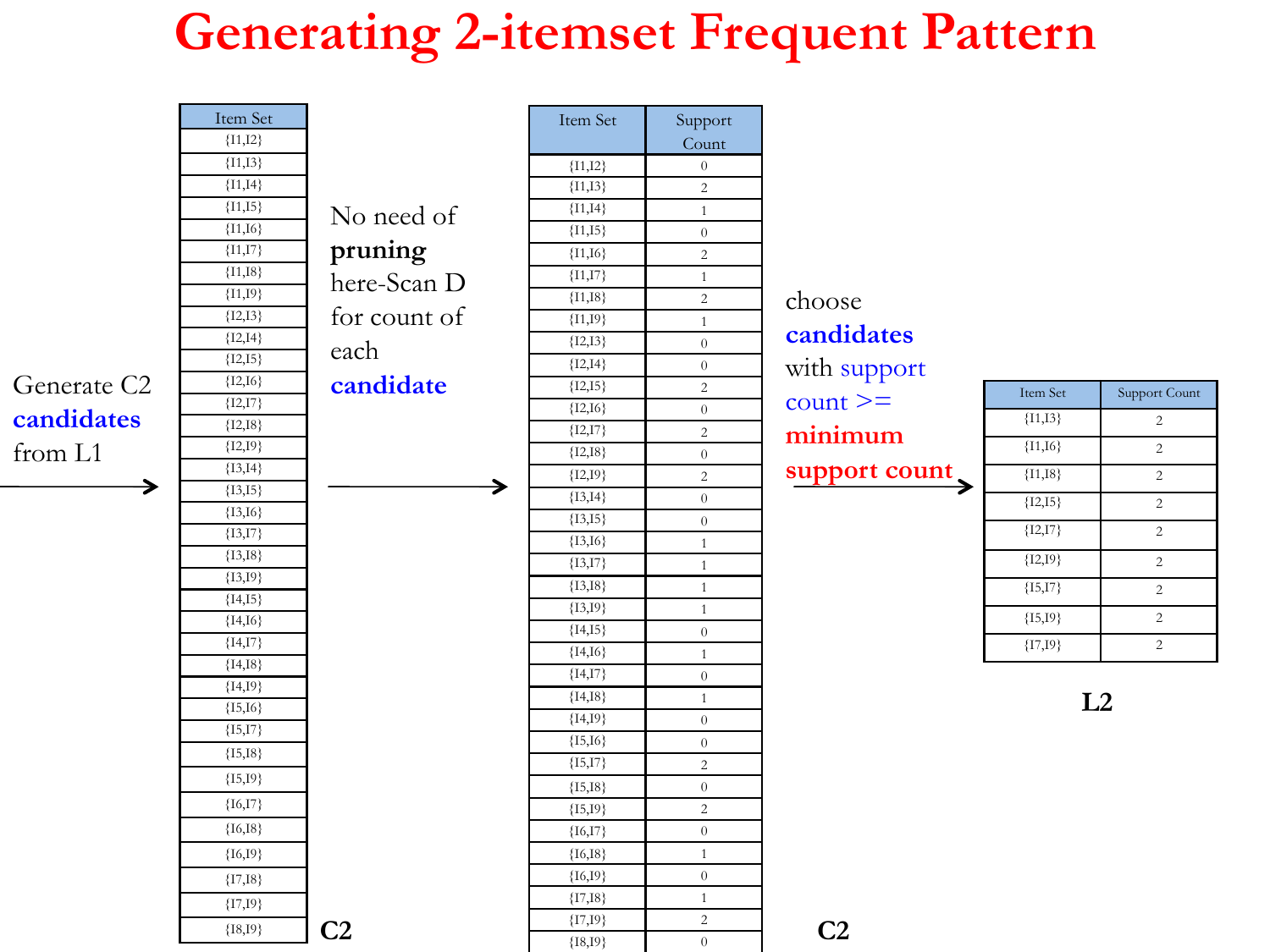# Generating Candidates: C<sub>k</sub>

• Join Step: C<sub>k</sub> is generated by joining L<sub>k-1</sub> with itself

• Prune Step: Any (k-1)-item set that is not frequent cannot be a subset of a frequent k-item set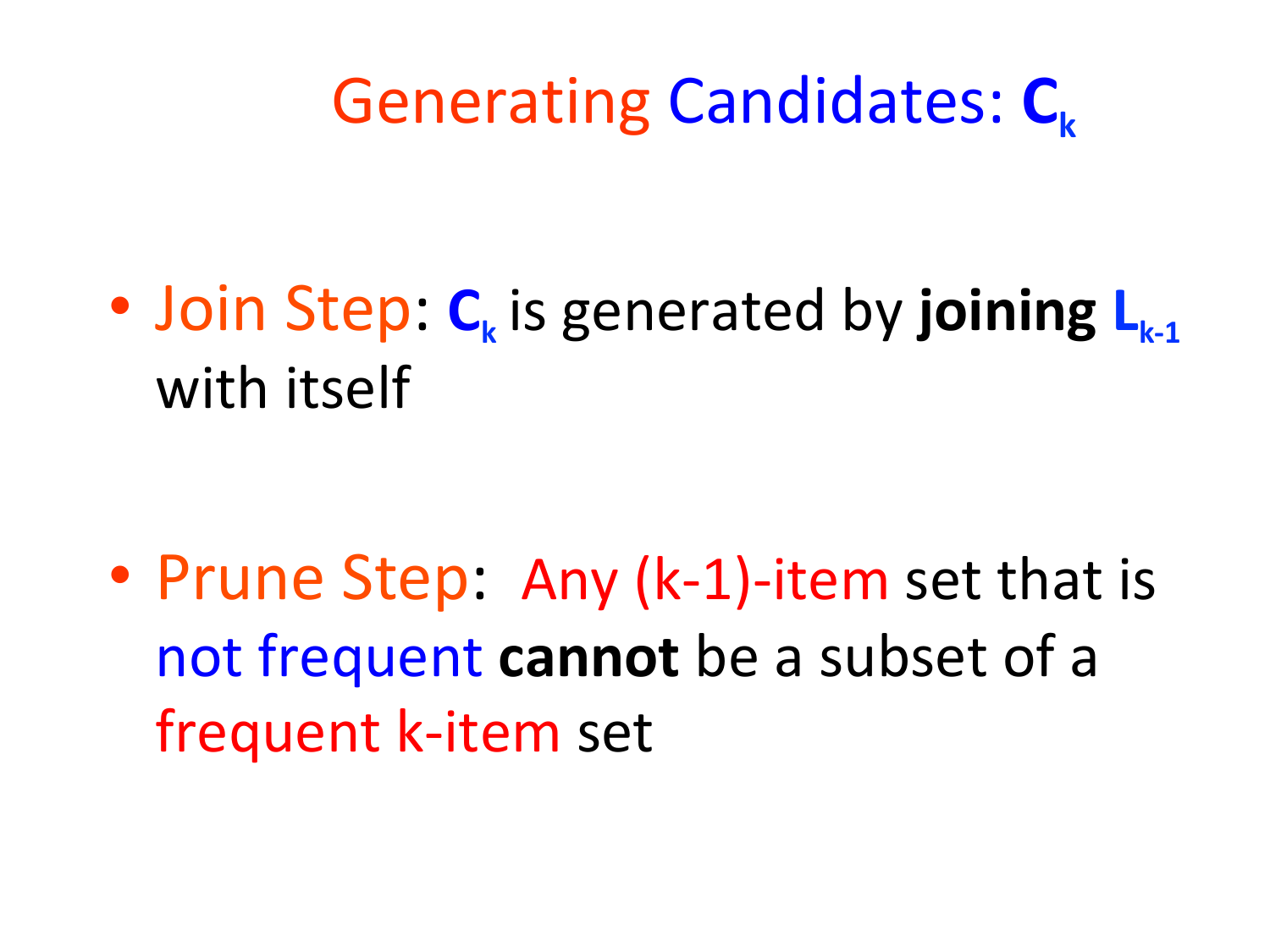### Example: Joining and Pruning

**1. The join step:** To find C<sub>k</sub>, a set of candidate k-itemsets is generated by **joining Lk-1** with **itself**. 

 $L_k$  – Itemsets  $C_k$  – Candidates

**For example** in our case: Considering {I2,I5} , {I7,I9} from **L2** to arrive at **C3** we **Join L2***\****L2** 

and we obtain for example  $\{12,15,17\}$ ,  $\{12,15,19\}$  as resultant **candidates in C3** generated from L2

Considering  $\{11,13\}$ ,  $\{11,16\}$  from **L2** we generate a **candidate**  $\{1,1,13,16\}$  in **C3**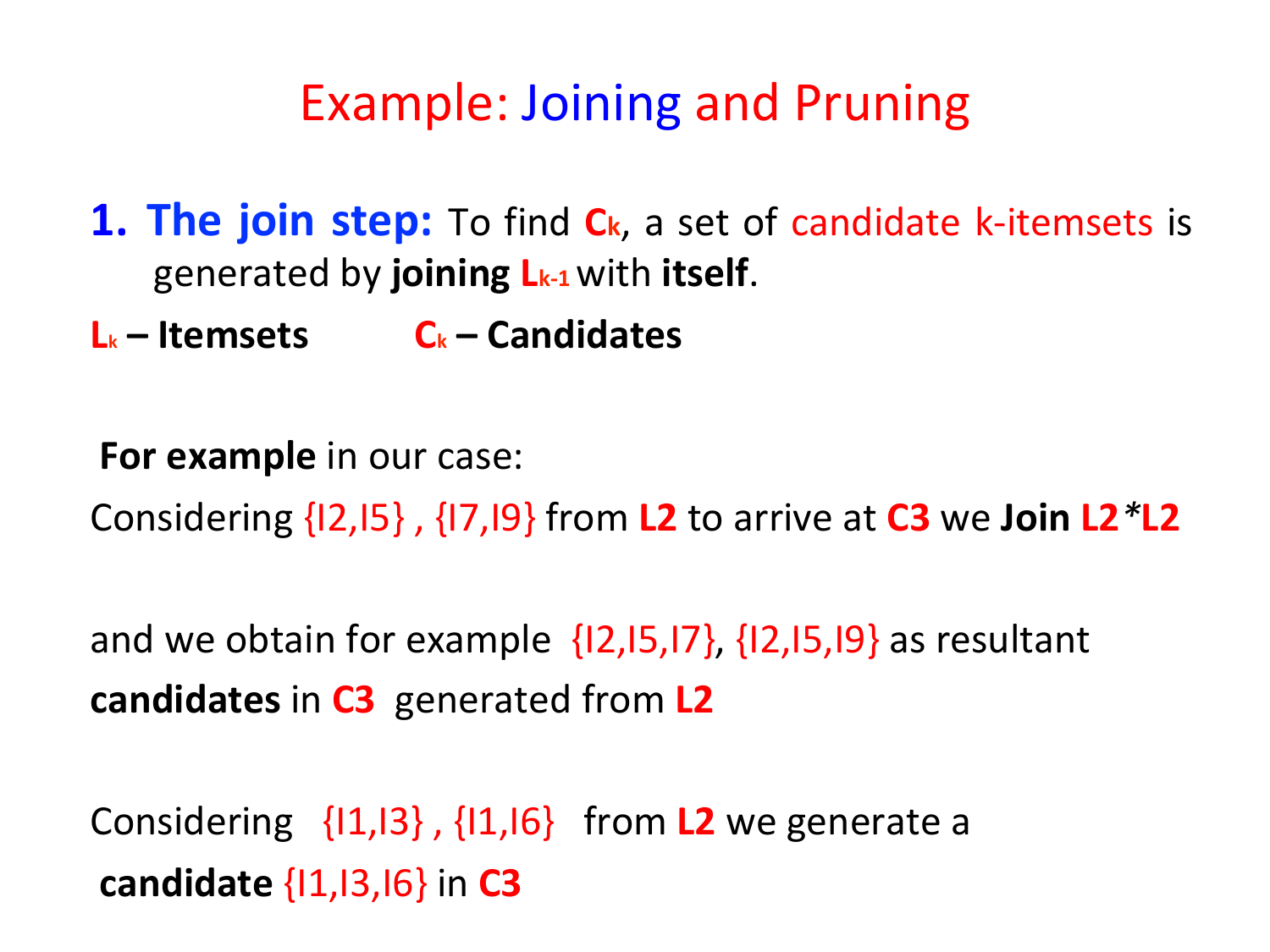# Example: Joining and Pruning

#### **2. The prune step:**

**C<sub>k</sub>** is a superset of L<sub>k</sub>, that is, its members may or may not be frequent

**Ck** however, can be huge and we prune it applying Apriori Principle "if A is a frequent item set, then each of its subsets is a frequent item set<sup>"</sup> It is expressed by formulation of the

**Prune Step:** Any (k-1)-item set that is not frequent cannot be a subset of a frequent k-item set

Thus, {12,15,17}, {12,15,19} **from join step** are considered since all their subsets are frequent

but {11,13,16} is **discarded** since it subset {13,16} is **not frequent**, i.e. was not in 12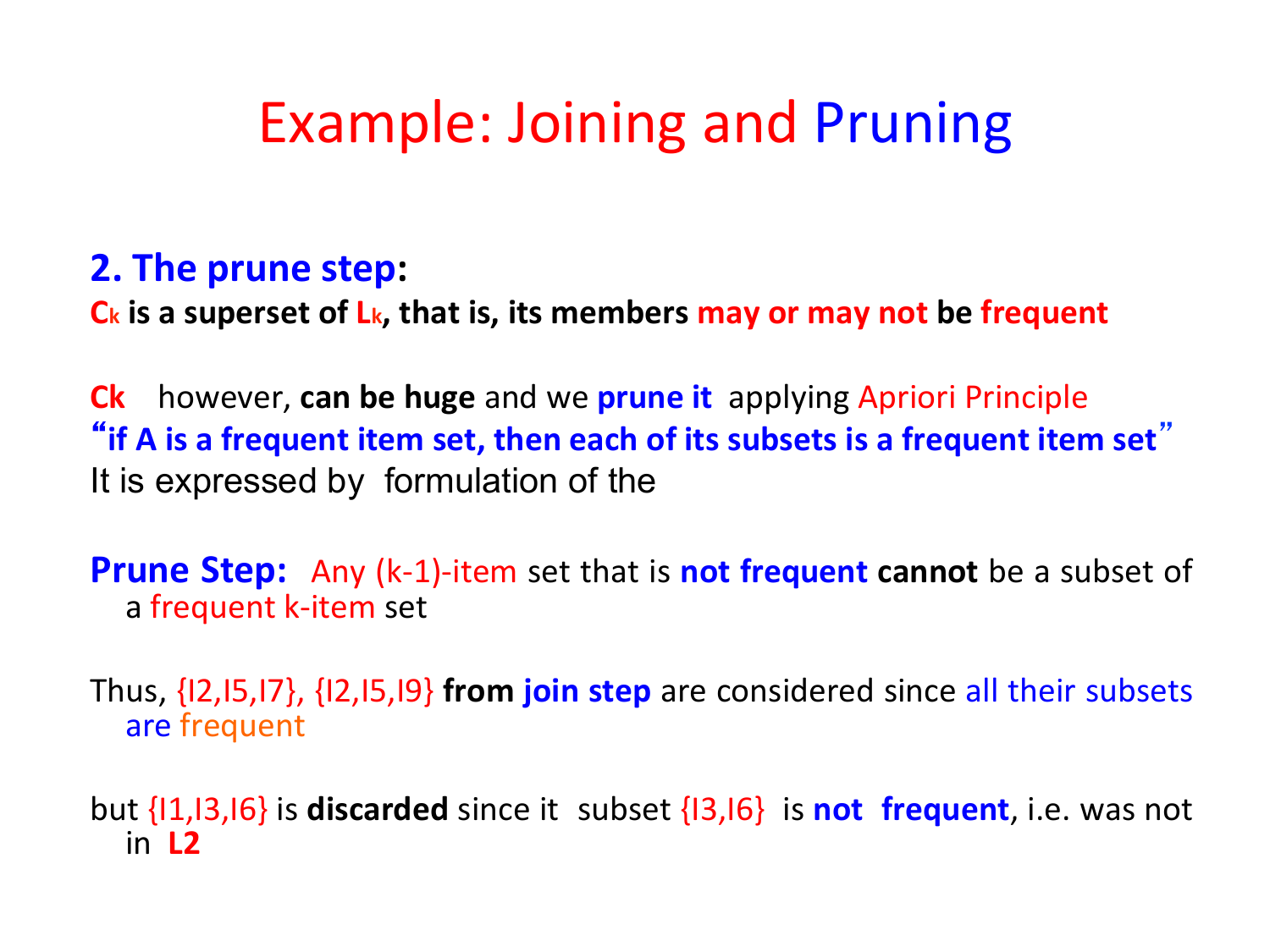# Generating 3-itemset Frequent Pattern



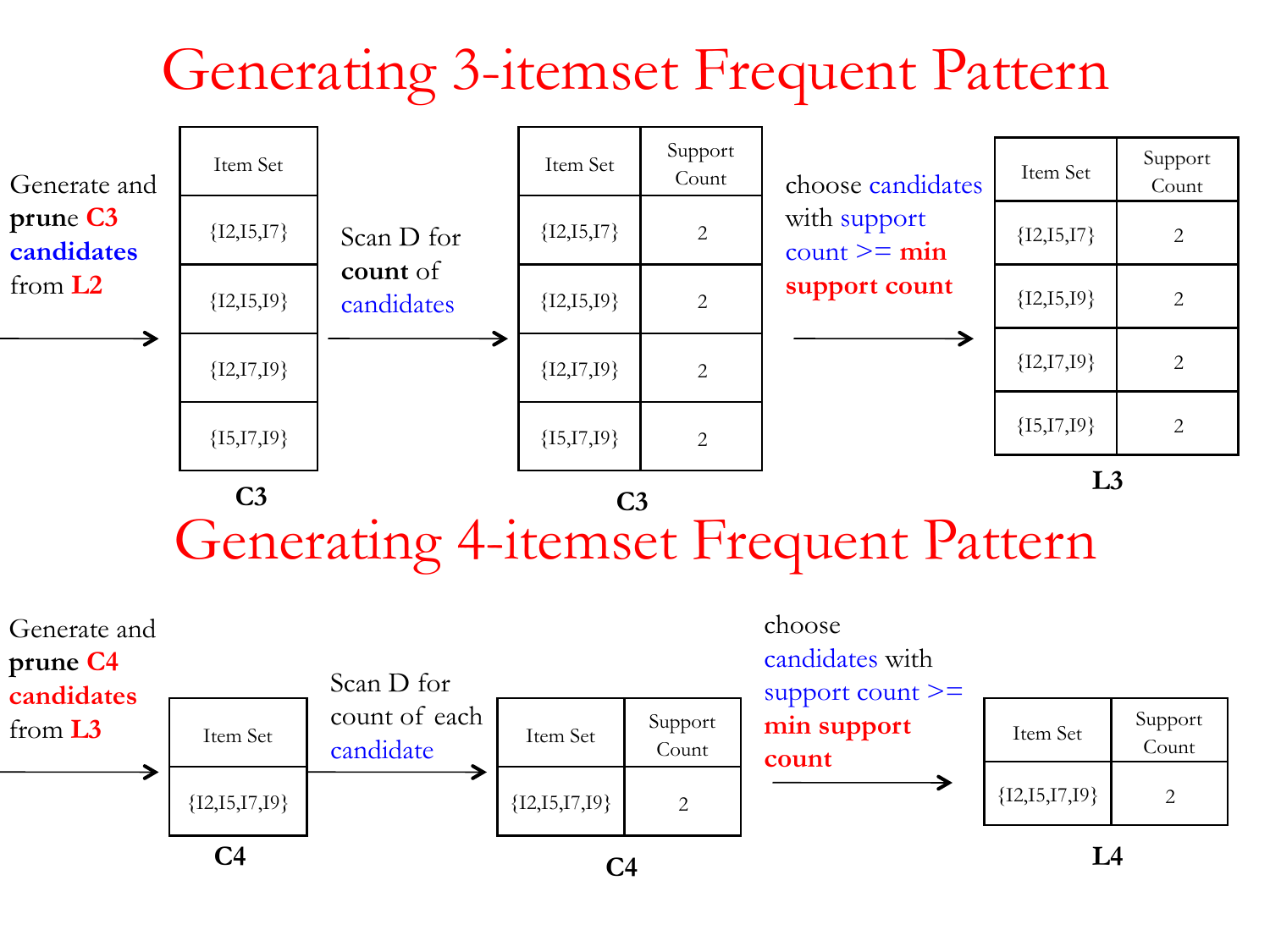### Generating Multidimensional Association Rules

Let **minimum confidence** required be **70%** 

- **For example**, let's consider 4-item frequent set
- $\bullet$  **I**={**I2,I5,I7,I9**}
- Its **nonempty subsets** needed to create **rules**
- (we write  $\{2\}$  instead of  $\{12\}$  .. etc ) are:
- **{2}, {5}, {7}, {9},**
- **{2,5}, {2,7}, {2,9}, {5,7}, {5,9}, {7,9},**
- **{2,5,7}, {2,5,9}, {2,7,9}, {5,7,9}**

We create **for example** some **association rules** as follows

**R1**:  $2^{4}$   $5^{4}$   $7 \rightarrow 9$  **R2**:  $2^{4}$   $5^{4}$   $9 \rightarrow 7$  **R3**:  $5^{4}$   $7 \rightarrow 2^{4}$   $9$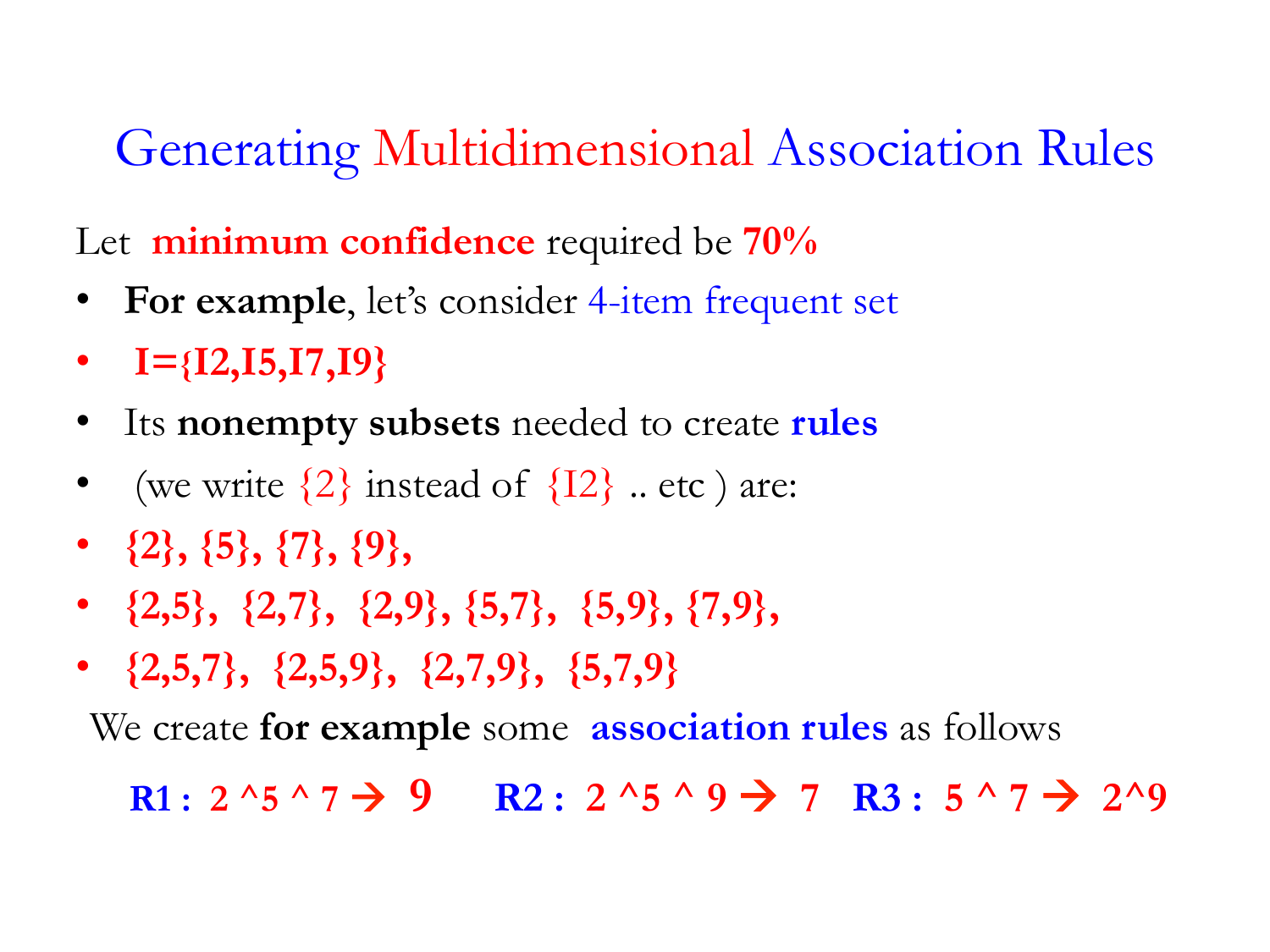Multidimensional Association Rules

• R1 :  $2^{4}5^{4}7 \rightarrow 9$ 

student(x, math)  $\land$  grade(X, low)  $\land$  income(x, low)

 $\Rightarrow$  buys(X, bread)

•  $R2: 2^{15} \land 9 \rightarrow 7$ 

student(x, math)  $\land$  grade(X, low)  $\land$  buys(X, bread)  $\Rightarrow$  income(x, low)

•  $R3: 5 \land 7 \rightarrow 2 \land 9$ 

 $grade(X, low) \wedge income(x, low) \Rightarrow student(x, math) \wedge buy(x, break)$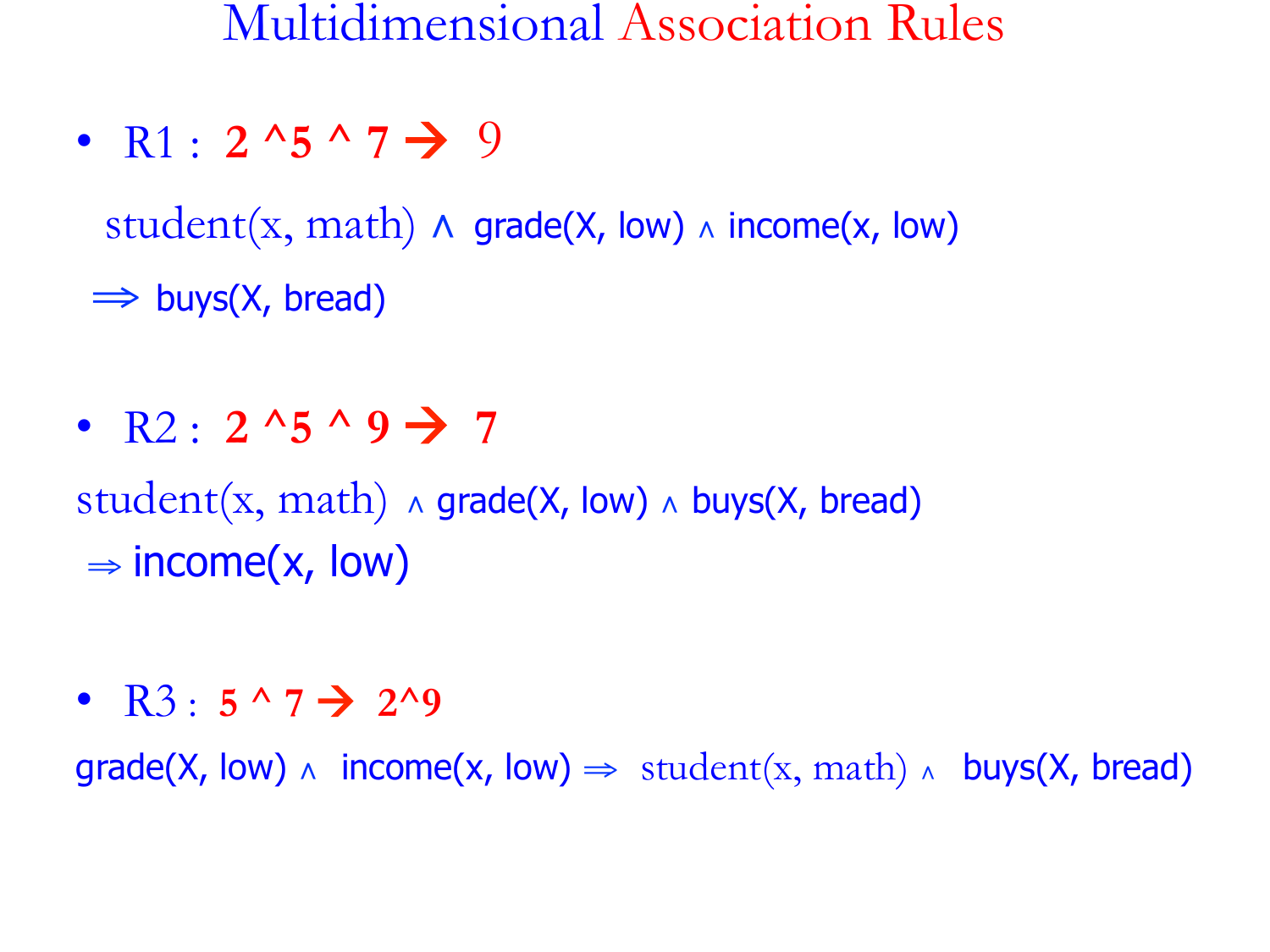# Example: Classification Data Classification by Association

| <b>Student</b> | Grade  | Income | <b>Buys</b>  |
|----------------|--------|--------|--------------|
| <b>CS</b>      | High   | Low    | Milk         |
| <b>CS</b>      | High   | High   | <b>Bread</b> |
| Math           | Low    | Low    | <b>Bread</b> |
| <b>CS</b>      | Medium | High   | Milk         |
| Math           | Low    | Low    | <b>Bread</b> |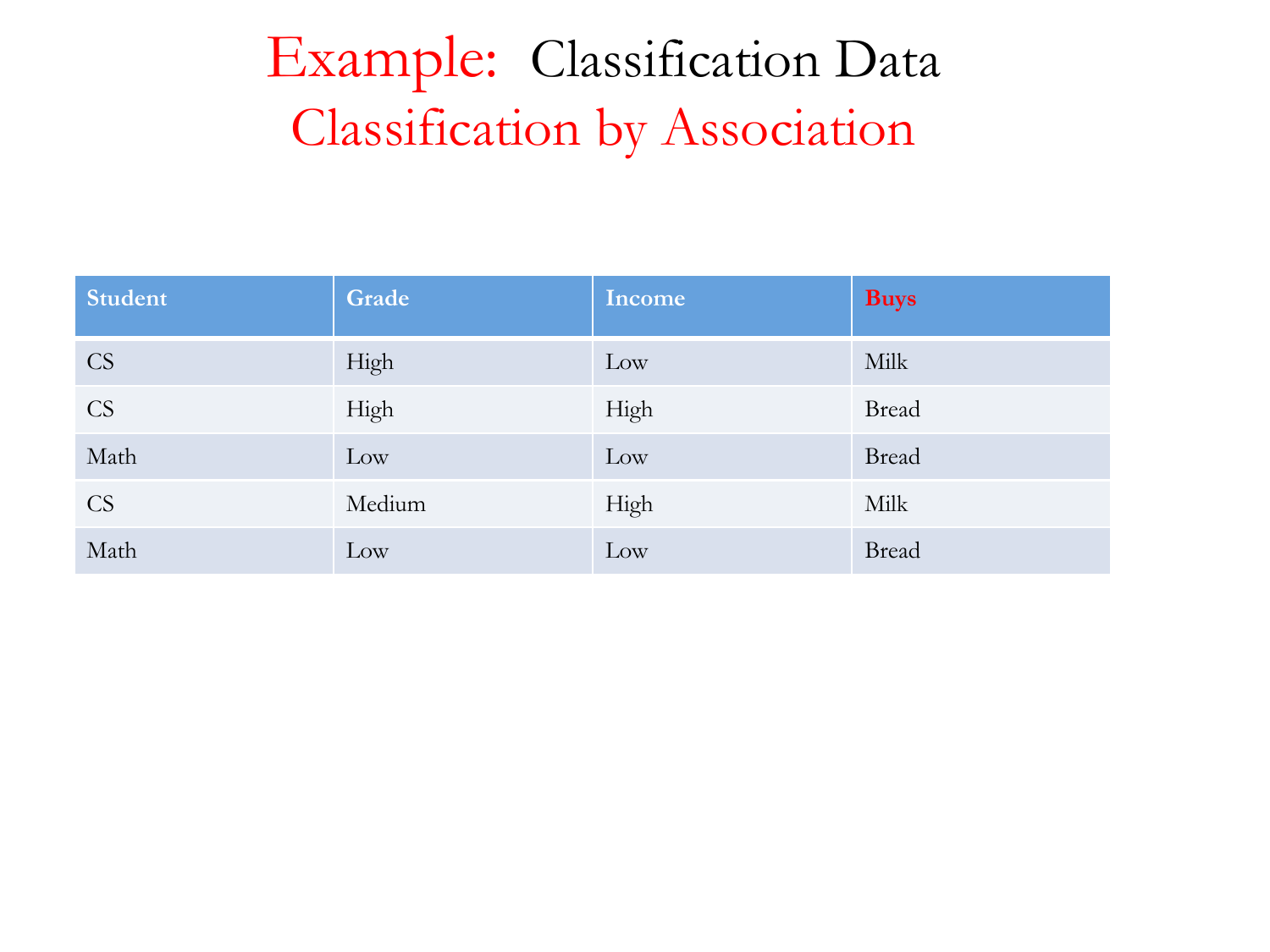## Converted Data

| <b>Student</b><br>$=$ CS<br>(I1) | <b>Student</b><br>$=$ math<br>(I2) | Grade<br>$=$ high<br>(I3) | Grade<br>$=$ medium<br>(I4) | Grade<br>$=$ low<br>(I5) | Income<br>$=$ high<br>(I6) | Income<br>$=$ low<br>(I7) | <b>Buys</b><br>$=$ milk<br>(I8) | <b>Buys</b><br>$=$ bread<br>(I9) |
|----------------------------------|------------------------------------|---------------------------|-----------------------------|--------------------------|----------------------------|---------------------------|---------------------------------|----------------------------------|
| $+$                              | $\blacksquare$                     | $+$                       | -                           | $\blacksquare$           |                            | $+$                       | $+$                             |                                  |
| $\ddot{}$                        | $\overline{\phantom{a}}$           | $\ddot{}$                 | $\overline{\phantom{0}}$    | $\,$                     | $+$                        |                           | $\blacksquare$                  | $\ddot{}$                        |
|                                  | $+$                                |                           |                             | $+$                      |                            | $+$                       | $\blacksquare$                  | $\ddot{}$                        |
| $\ddot{}$                        | $\blacksquare$                     | $\blacksquare$            | $+$                         | $\blacksquare$           | $\ddot{}$                  |                           | $+$                             |                                  |
|                                  | $+$                                |                           | -                           | $+$                      |                            | $+$                       | $\blacksquare$                  | $\ddot{}$                        |
| $\mathbf{3}$                     | $\overline{2}$                     | 2                         |                             | $\overline{2}$           | 2                          | $\mathbf{3}$              | $\overline{2}$                  | 3                                |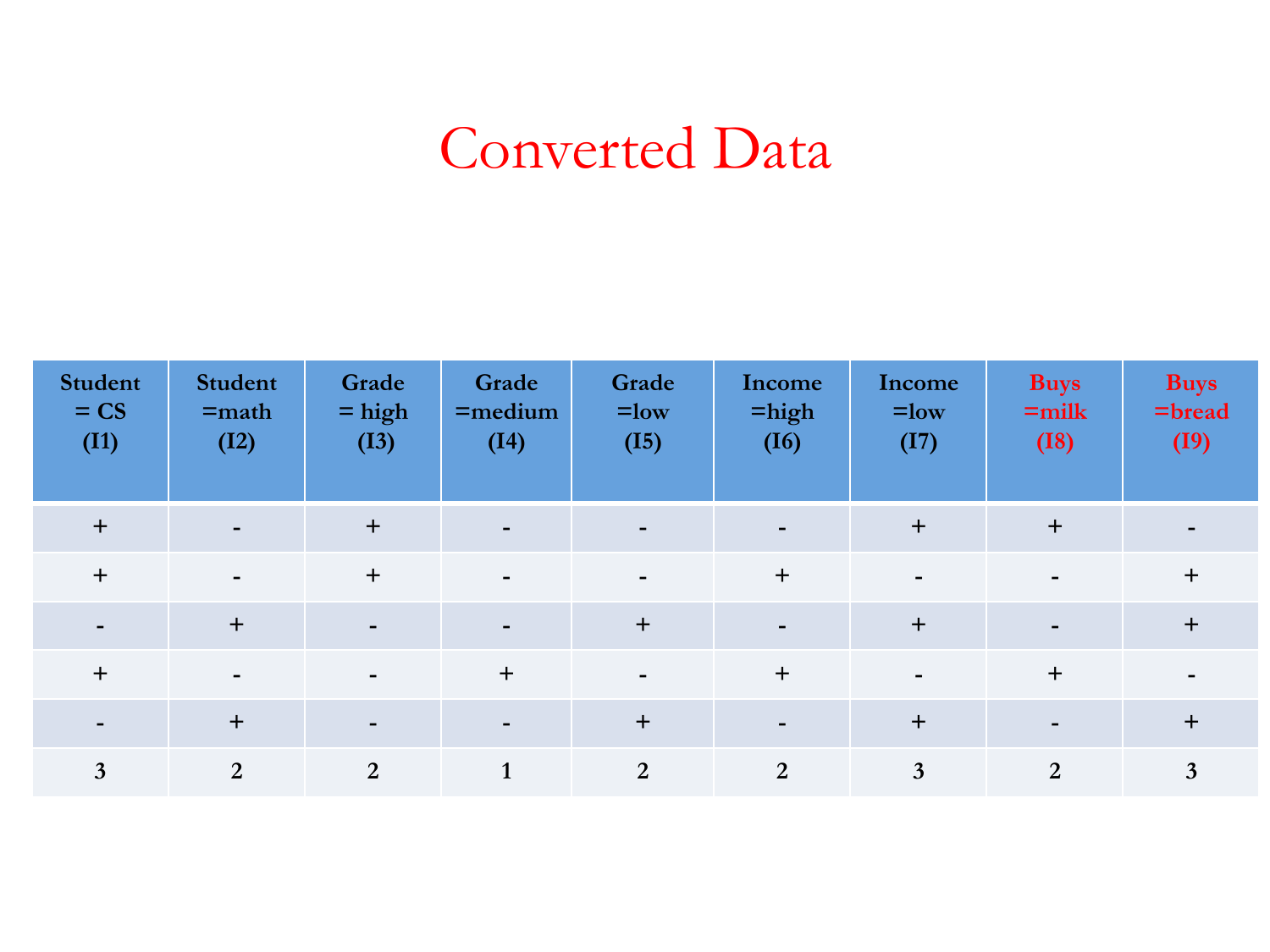Generating **Classification Rules** by **Association**

When mining **association rules** for use in **classification** we are **only interested** in **association rules** of the form

 $i1$  &  $i2$  &  $\dots$  & ik  $\rightarrow$  ic

where ic is an item associated with a class label c

- The process of finding such rules is called
- **Classification by Association**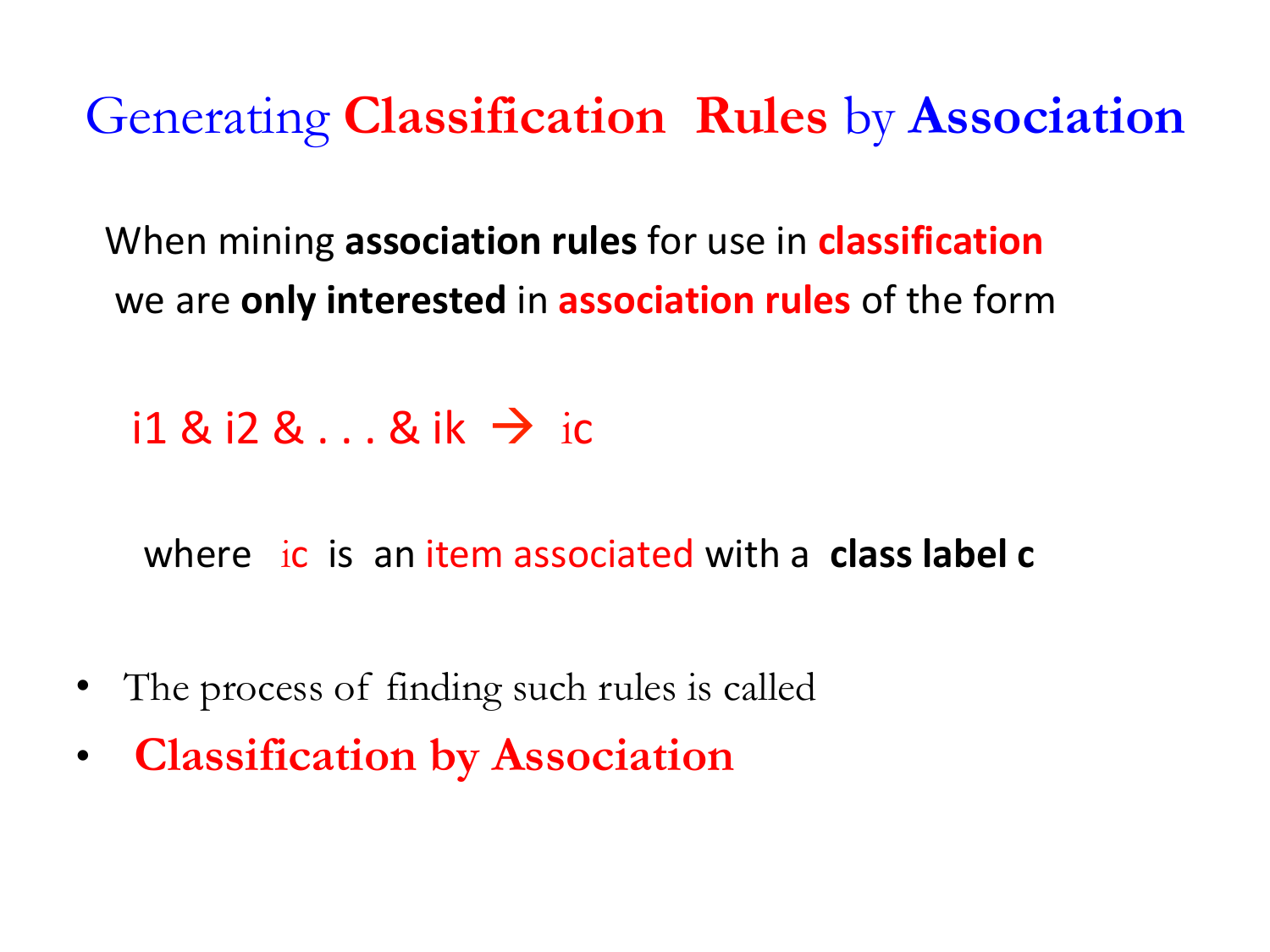#### **Classification by Association**

- o When generating **classification by association rules**
- o we are **only interested** in **association rules** of the form
- $\circ$  (p1 ^ p2 ^ . . . ^ pl )  $\rightarrow$  class = C
- $\circ$  where the rule antecedent is a conjunction of items  $\circ$   $p1, p2, \dots$ ,  $p1$  associated with a class label C
- In our **example class is** either **I8** or **I9**
- as we want to **predict** whether a **student with given characteristics buys Milk** or **buys Bread**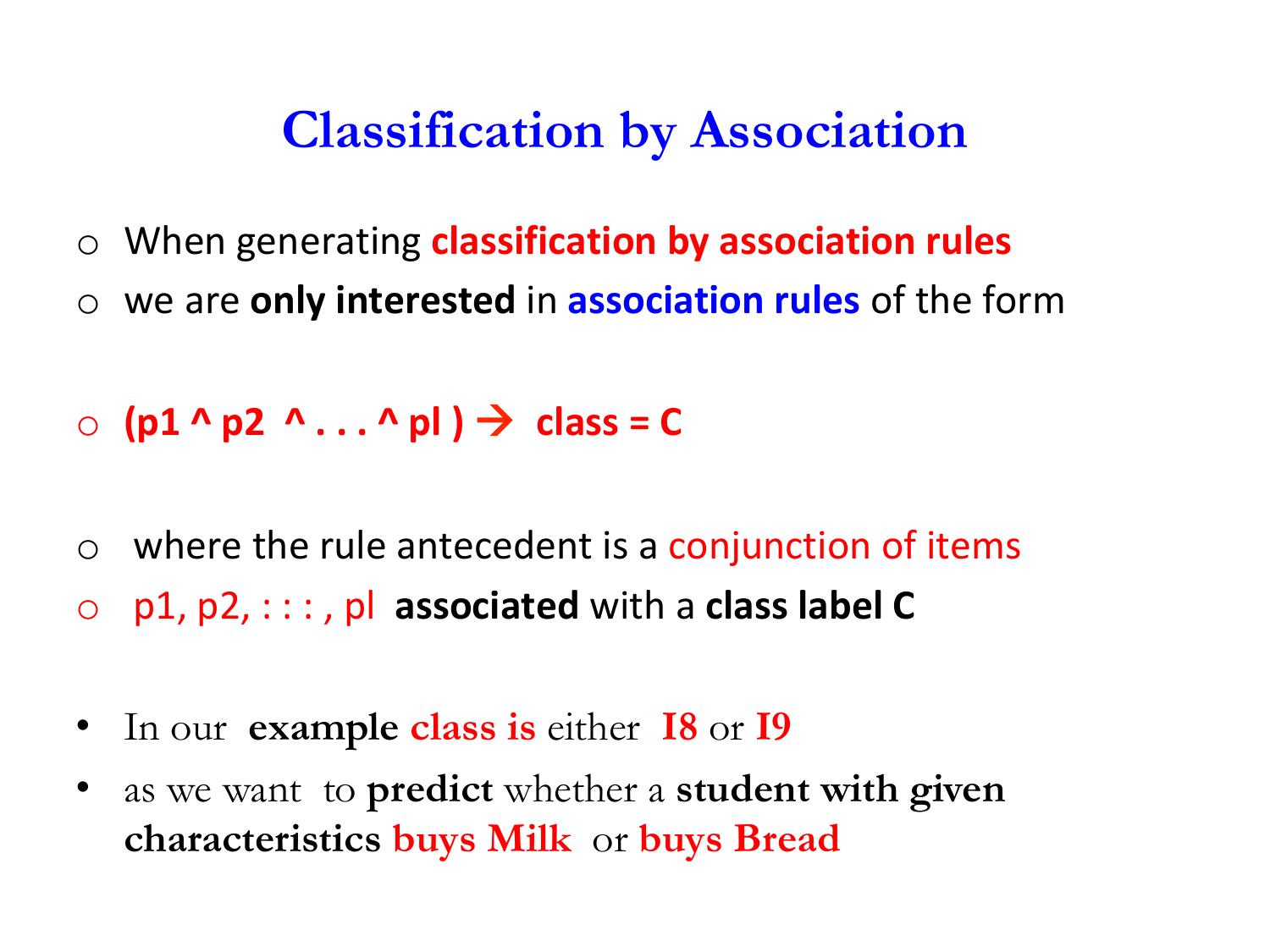### Generating **Classification Rules** by Association

Let **minimum confidence** required be **70%**  We run **Appriori Algorithm** as before and

- **For example**, let's consider 4-item frequent set
- • **I={I2,I5,I7,I9}** where **I9** represents **buys-Bread**
- Its **nonempty subsets** needed to create **association rules**
- (we write  $\{2\}$  instead of  $\{12\}$  .. etc ) are:
- **{2}, {5}, {7}, {9},**
- **{2,5}, {2,7}, {2,9}, {5,7}, {5,9}, {7,9},**
- **{2,5,7}, {2,5,9}, {2,7,9}, {5,7,9}**
- To create **classification rules** we consider **only subsets** that contain the **class item 9**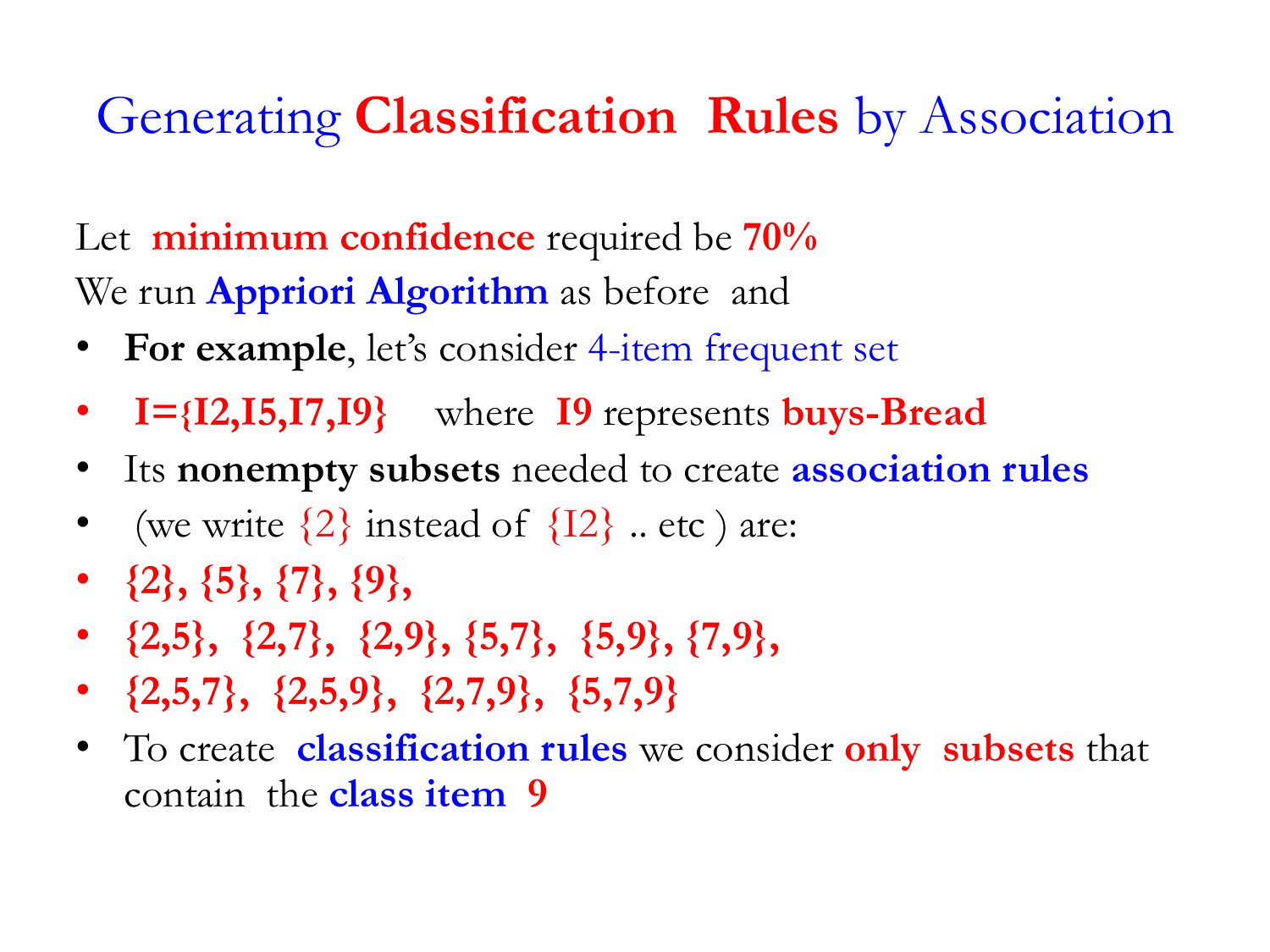Generating **Classification Rules** by Association

**Consider 3- itemset Frequent Sets {2,5,9}, {2,7,9}, {5,7,9}**  We create **classification** by association rules as follows

**R1**:  $5 \land 7 \rightarrow 9$  [40%,100%]

- **Confidence** = sc{I5,I7,I9}/ sc{I5,I7} = 2/2 = 100%
- **R2** is **selected**
- **R3**: 2 ^ 7 → 9  $[40\%, 100\%]$
- **Confidence** = sc{I2,I7,I9}/ sc{I2,I7} = 2/2 = 100%
- **R3** is **selected**
- **R4** :  $2 \wedge 5 \rightarrow 9$  [40%,100%]
- **Confidence** = sc{I2,I7,I9}/ sc{I2,I7} = 2/2 = 100%
- **R4** is **selected**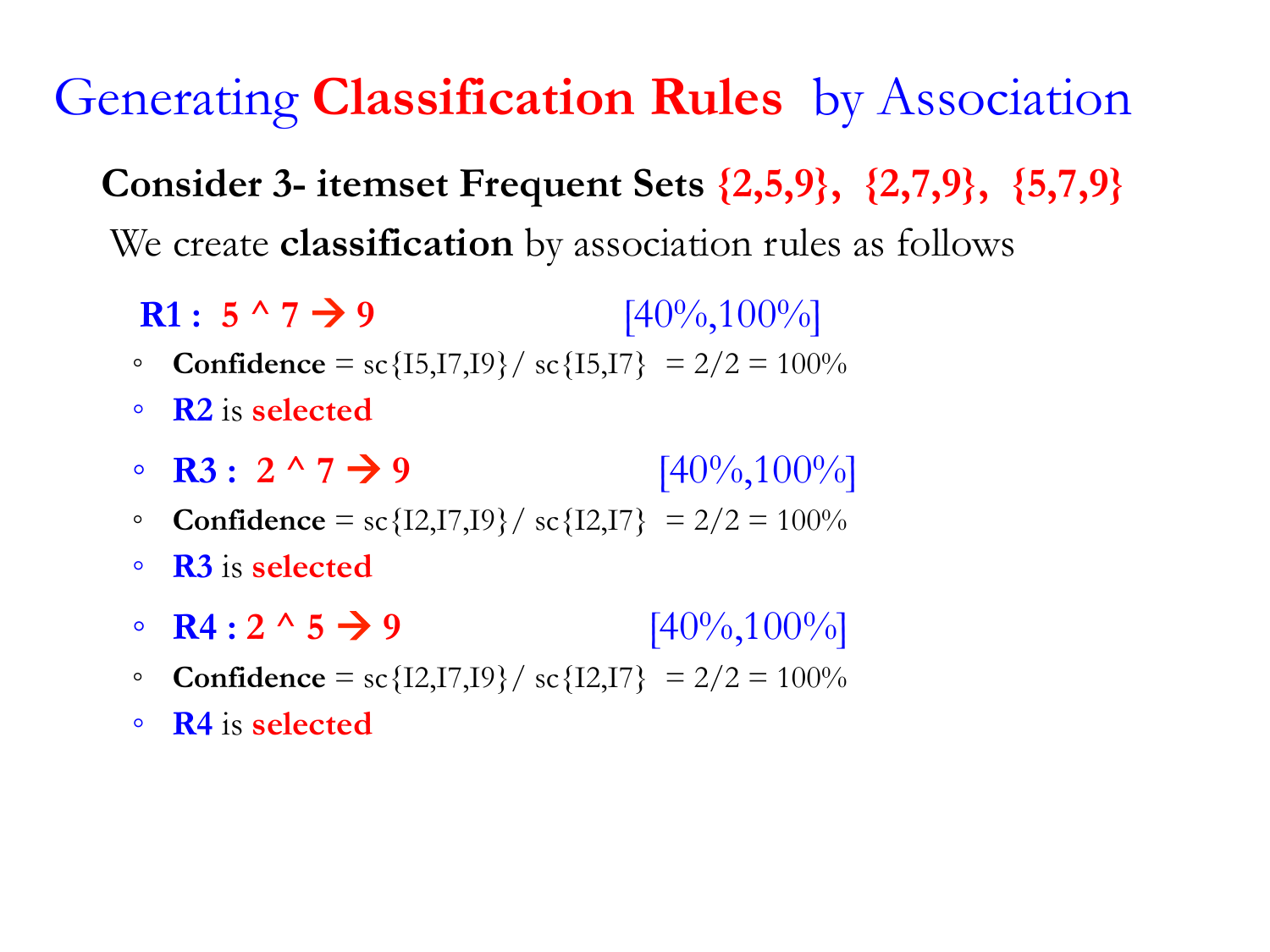#### Generating Classification by Association Rules

**Consider 2- itemset Frequent Sets {2,9}, {5,9}, {7,9},**  and **{1,8}** from **L2** 

We create **classification by association rules** as follows

- **R5**: **5** $\rightarrow$  **9** [40%,100%]
	- **Confidence** = sc{I5,I9}/ sc{I9} = 2/2 = 100%
	- **R5** is **Selected**

**R6 : 2**  $\rightarrow$  **9** [40%,100%]

- **Confidence** = sc{I2,I9}/ sc{I9} = 2/2 = 100%
- **R6** is **Selected**

**R7 : 7**  $\rightarrow$  **9** [40%,100%]

- **Confidence** = sc{I7,I9}/ sc{I9} = 2/2 = 100%
- **R7** is **Selected**

**R8**:  $1 \rightarrow 8$  [40%, 66%]

- **Confidence** = sc{I1,I8}/ sc{I1} = 2/3 = 66.66%
- **R8** is **Rejected**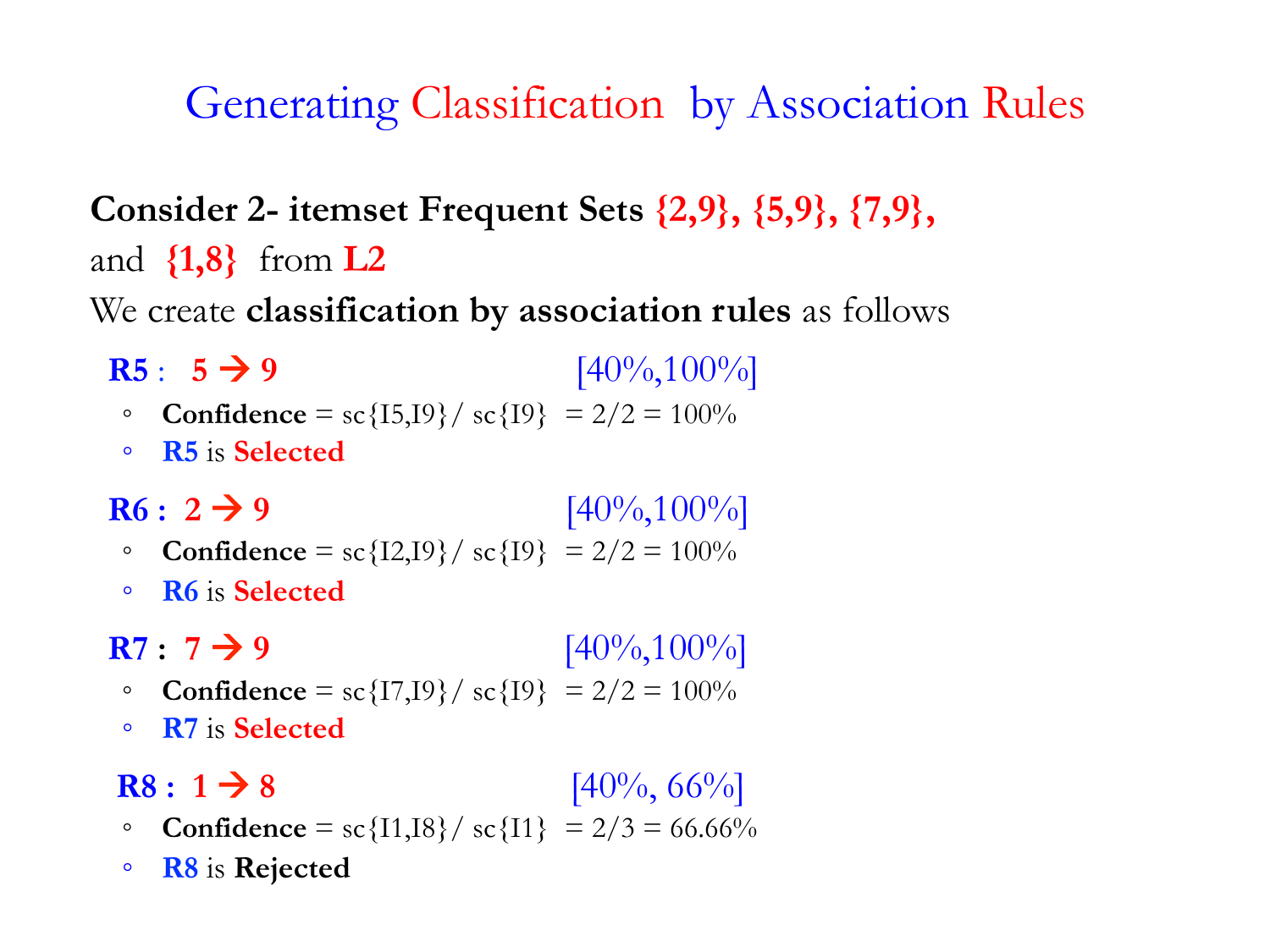#### List of Selected **Classification by Association** Rules

- 2 ^ 5 ^ 7  $\rightarrow$  9  $[40\%, 100\%]$
- $2^{\wedge} 5 \rightarrow 9$  [40%,100%]
- $2^{\wedge} 7$   $\rightarrow$  9  $[40\%, 100\%]$
- $5 \land 7 \rightarrow 9$   $[40\%, 100\%]$
- $5 \rightarrow 9$   $[40\%, 100\%]$
- $7 \rightarrow 9$   $[40\%, 100\%]$
- **2**  $\rightarrow$  **9**  $[40\%, 100\%]$
- We reduce the **confidence** to **66%** to include **I8**
- $1 \rightarrow 8$   $[40\%, 66\%]$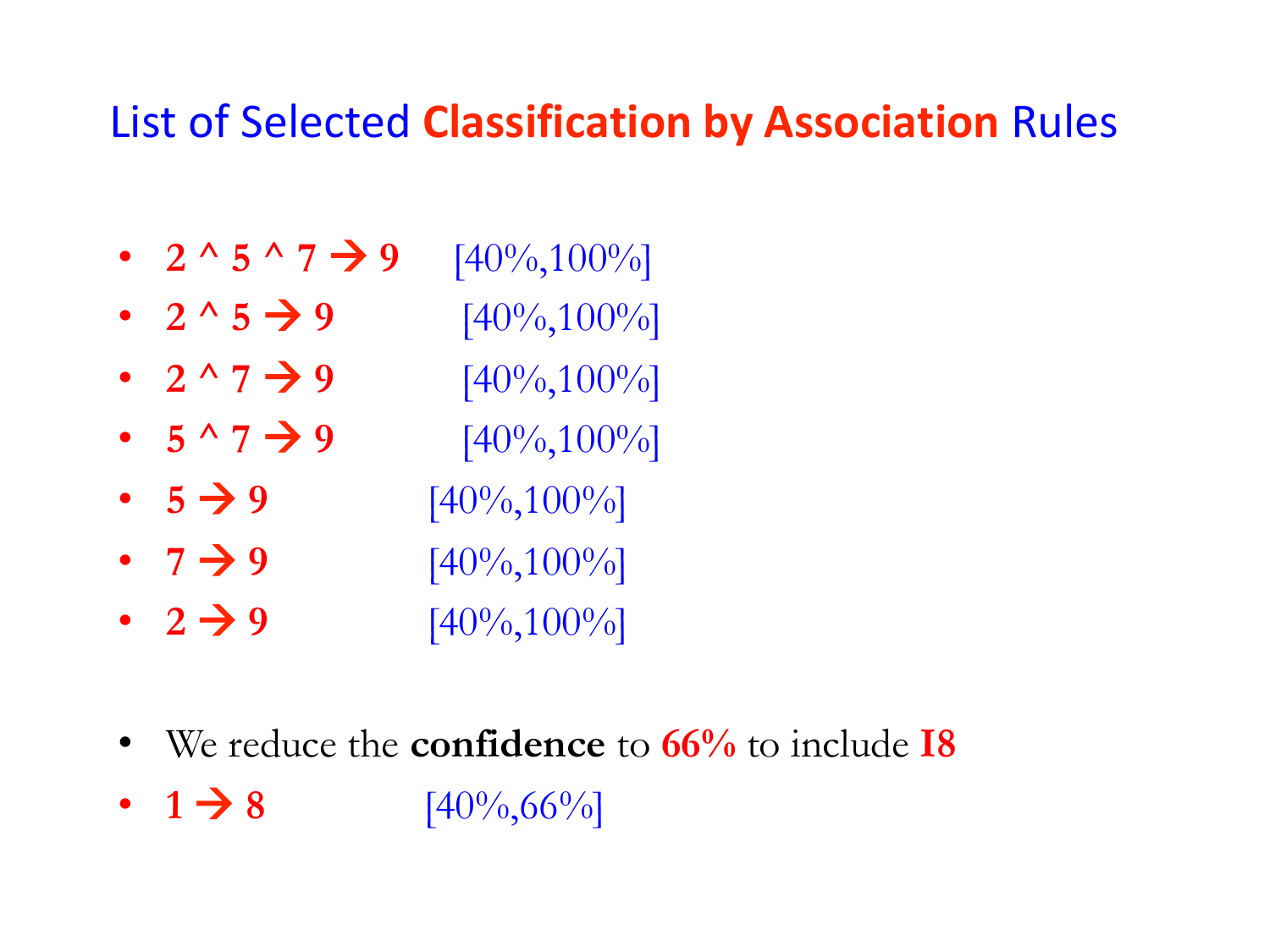# Test Data

| <b>Student</b> | Grade  | Income | <b>Buys</b>  |
|----------------|--------|--------|--------------|
| Math           | Low    | Low    | <b>Bread</b> |
| <b>CS</b>      | Low    | Low    | Milk         |
| Math           | Low    | Low    | Milk         |
| Math           | Low    | Low    | <b>Bread</b> |
| <b>CS</b>      | Medium | High   | <b>Bread</b> |

#### • First Tuple

 is **correctly classified by the rule**  $12 \& 15 \& 17 \rightarrow 19$ Student=math & grade=low  $\&$  income=low  $\rightarrow$  buys=bread **[Success]** 

#### • Second Tuple:

There is no rule for class I8: buys=bredI8 [Error]

#### • Third Tuple:

There is no rule for class I8: buys=bredI8 [Error]